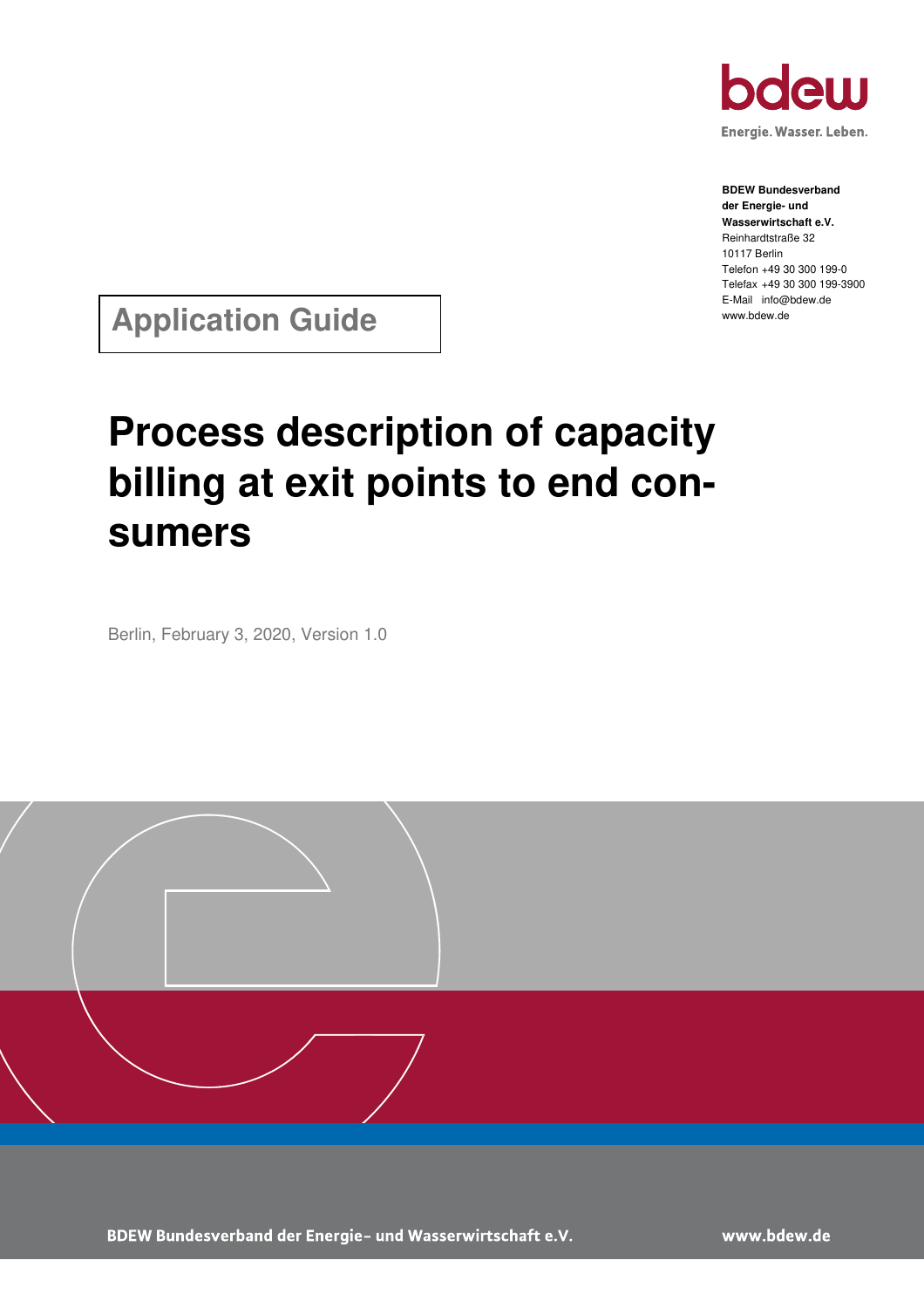

#### **Short Summary**

The current BDEW-application guide describes the interaction between network operator and Shipper (in the role of capacity responsible party) in the context of the electronic billing processes of capacity billing at exit points to end consumers.

Note: This version just serves as a help for non-German speaking users. In case of conflicting statements between the German and English version, the German version is authoritative.

# **Contents**

| $1_{-}$ | Introduction                                                    | $\overline{2}$ |
|---------|-----------------------------------------------------------------|----------------|
|         | 2. Involved roles, areas, objects and definitions               | 3              |
|         | 2.1. Roles, areas and objects                                   | 3              |
|         | 2.2. Definitions                                                | 3              |
|         | 3. Framework Conditions                                         | 3              |
|         | 4. Capacity billing at exit points to end consumers             | $\overline{4}$ |
|         | 4.1. Use-Case: Capacity billing at exit points to end consumers | $\overline{4}$ |
|         | 4.1.1. UC: Capacity billing at exit points to end consumers     | $\overline{4}$ |
|         | 4.1.2. SD: Capacity billing at exit points to end consumers     | 5              |
|         | 5. List of abbreviations                                        | 8              |
|         | 6. List of references                                           | 8              |

# **1. Introduction**

According to the BNetzA-regulation "GeLi Gas" (BK7-06-067)  $-$  "Business Processes Supplier Change Gas", dated 20. August 2007, as amended on 20. December 2016, billing for network access must be submitted electronically. The electronic billing processes in the EDIFACT-Format INVOIC according to "GeLi Gas" are also applicable for both transmission system and distribution system operators using the entry-exit system.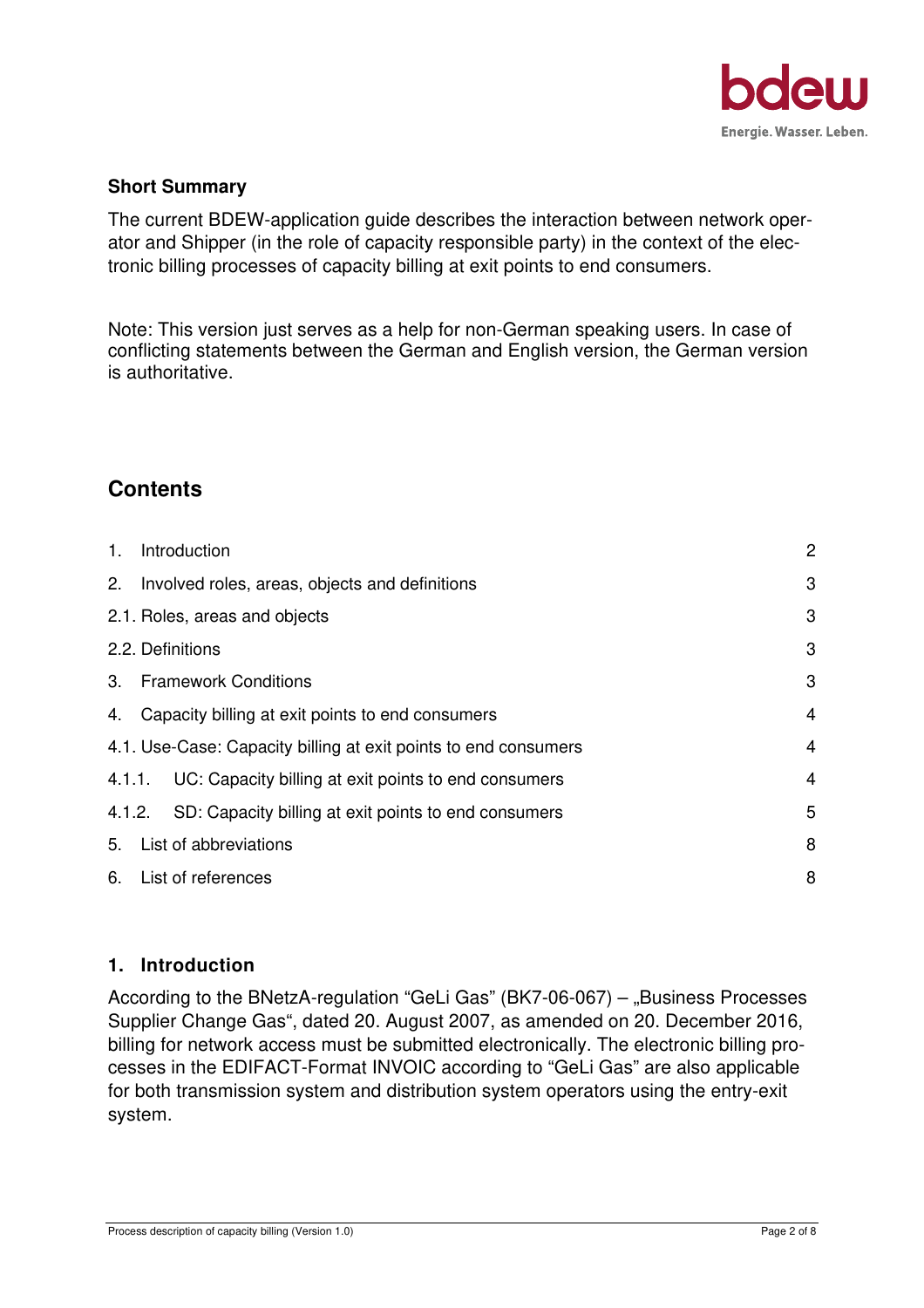

The current application guide describes the mandatory measures for processing capacity billing at exit points to end consumers including the involved market partners in the EDIFACT-formats INVOIC and REMADV.

# **2. Involved roles, areas, objects and definitions**

# **2.1. Roles, areas and objects**

Roles, areas and objects are based on definitions as defined by the BDEW-application guide " Rollenmodell für die Marktkommunikation im deutschen Energiemarkt" \1\.

#### **Roles:**

#### **Network Operator**: NO

**Shipper:** Shipper is able to assume different roles, in the subsequent processes this corresponds to the role of capacity responsible party.

## **Capacity Responsible Party**: CRP

#### **2.2. Definitions**

**Network Operator (NO)**: Network operator with whom the capacity responsible party concludes an entry- or exit-contract.

**Shipper**: Legal person that enters into an entry- or exit-contract with an NO.

**Capacity Responsible Party (CRP)**: The capacity responsible party acquires capacities for gas transport at bookable points of the network operator and assigns those to balancing groups.

#### **3. Framework Conditions**

- **1.** The principle of a collective invoice summing up all capacity bookings within one transport month, remains.
- **2.** The invoice cover, thus far submitted on paper, is converted into the EDIFACT-format INVOIC.
- **3.** Detailed invoice information accompanying the INVOIC is submitted in pdf-format.
- **4.** Submitted INVOIC and additional invoice information PDF are directly linked via an identical invoice number.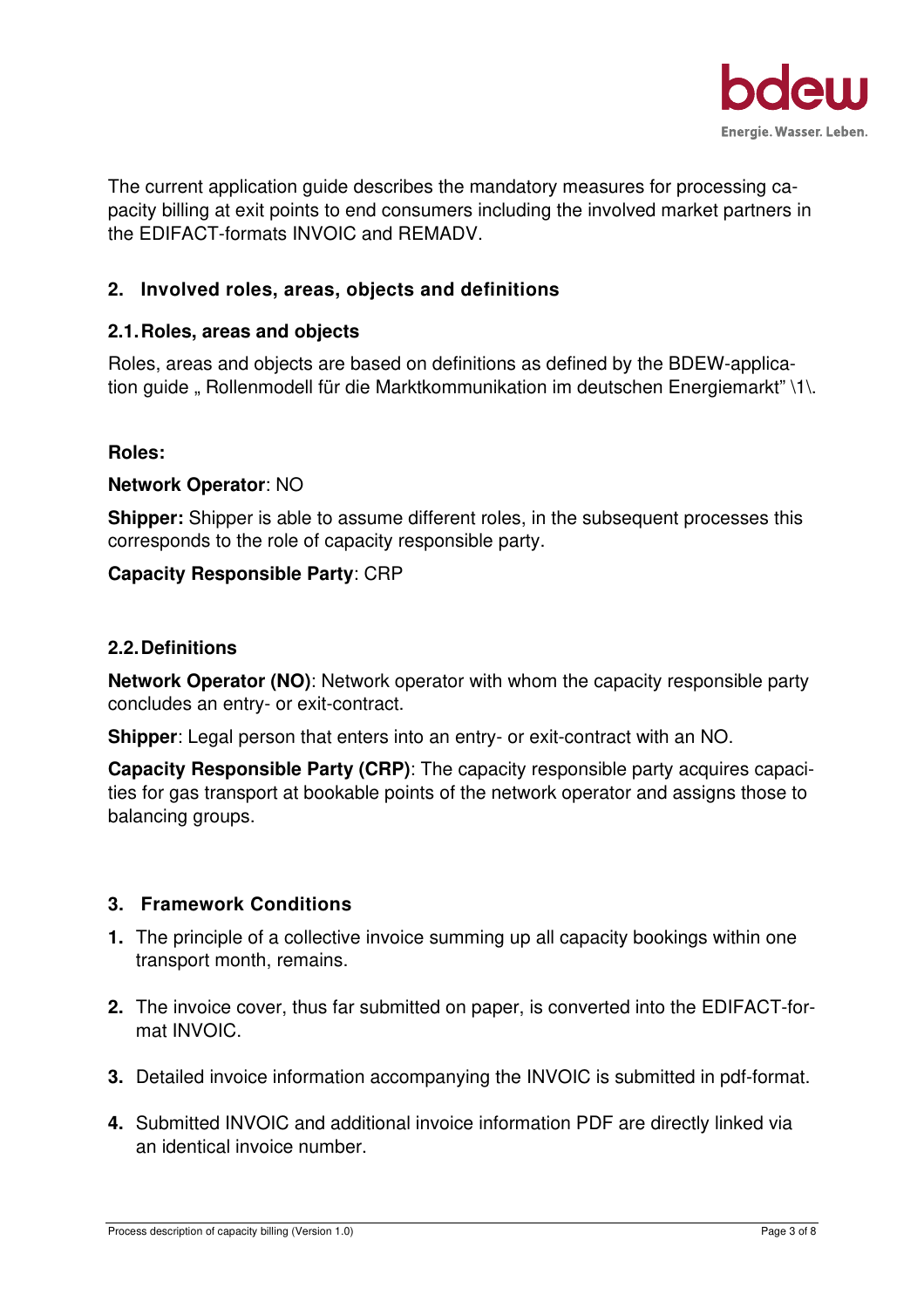

- **5.** The transition to electronic capacity billing is only applicable to exit points to end consumers.
- **6.** Invoices are either rejected or accepted following the all-or-nothing-principle.
- **7.** Incorrect invoices are cancelled.
- **8.** Invoices generated sub-monthly are taken into account in the invoice of the transport month.

## **4. Capacity billing at exit points to end consumers**

#### **4.1. Use-Case: Capacity billing at exit points to end consumers**



#### **4.1.1. UC: Capacity billing at exit points to end consumers**

| <b>Use-Case-Name</b>                       | Capacity billing at exit points to end consumers                                                     |
|--------------------------------------------|------------------------------------------------------------------------------------------------------|
| <b>Process Objective</b>                   | A complete, accurate und confirmed submission of<br>capacity billing at exit points to end consumers |
| Use-Case-Description                       | Description of capacity billing at exit points to end<br>consumers from NO to TC (CRP).              |
| Roles                                      | <b>NO</b><br>TC (CRP)                                                                                |
| Precondition                               | Occurrence of capacity booking by TC (CRP) at<br>$\bullet$<br>exit point to end consumer.            |
| Postcondition in case of<br><b>SUCCESS</b> | Claim is balanced.<br>$\bullet$                                                                      |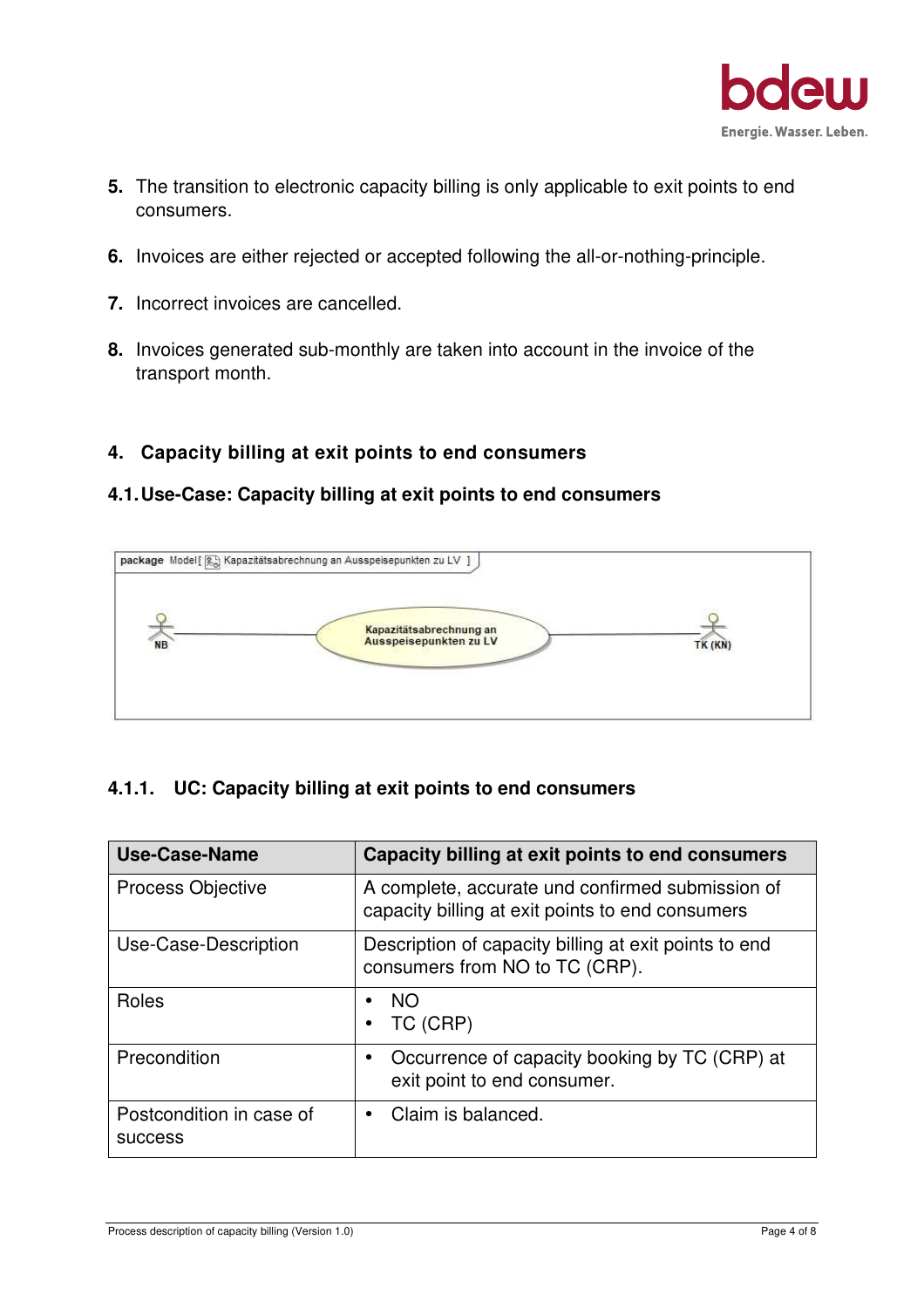

| Postcondition in case of<br>malfunction |   |
|-----------------------------------------|---|
| <b>Malfunctions</b>                     |   |
| Further requirements                    | - |

# **4.1.2. SD: Capacity billing at exit points to end consumers**



| No:            | <b>Action</b>                                                                                          | <b>Deadline</b>           | <b>Remarks/Comments</b>                                                                                                                                           |
|----------------|--------------------------------------------------------------------------------------------------------|---------------------------|-------------------------------------------------------------------------------------------------------------------------------------------------------------------|
| 1a             | Submission of capacity<br>billing                                                                      | According to STC<br>of NO | The NO submits capacity billing for<br>billing period to TC (CRP).                                                                                                |
| 1 <sub>b</sub> | <b>Submission of detailed</b><br>information regarding<br>business transactions<br>relevant to billing |                           | In addition to the associated capac-<br>ity billing the NO submits detailed<br>information regarding business<br>transactions relevant to billing to<br>TC (CRP). |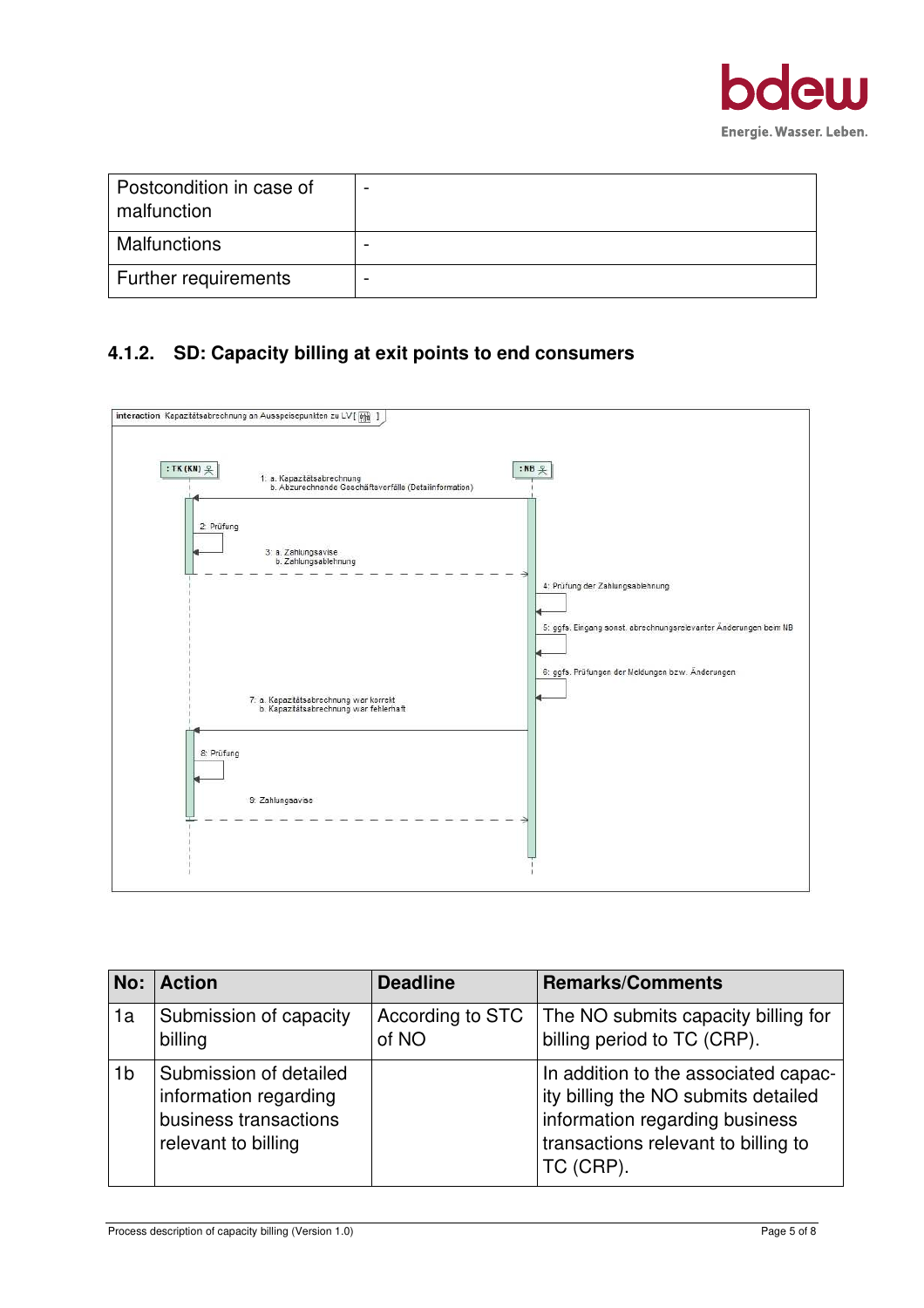

| No:            | <b>Action</b>                                                                                                                                                                                                 | <b>Deadline</b>                                                              | <b>Remarks/Comments</b>                                                                                                                                                                                                                                                                                                                                                                                                   |
|----------------|---------------------------------------------------------------------------------------------------------------------------------------------------------------------------------------------------------------|------------------------------------------------------------------------------|---------------------------------------------------------------------------------------------------------------------------------------------------------------------------------------------------------------------------------------------------------------------------------------------------------------------------------------------------------------------------------------------------------------------------|
| $\overline{2}$ | Verification                                                                                                                                                                                                  | Immediately                                                                  | TC (CRP) checks capacity billing<br>for accuracy and completeness.                                                                                                                                                                                                                                                                                                                                                        |
| 3a             | Remittance advice                                                                                                                                                                                             | Immediately, no<br>later than term of<br>payment set by<br>capacity billing. | TC (CRP) confirms the payment of<br>the capacity billing by means of re-<br>mittance advice.<br>In case of confirmation of payment<br>by TC (CRP) the process is com-<br>pleted after receipt and processing<br>of payment by NO.                                                                                                                                                                                         |
| 3 <sub>b</sub> | Rejection of payment                                                                                                                                                                                          | Immediately, no<br>later than term of<br>payment set by<br>capacity billing. | TC (CRP) rejects payment of ca-<br>pacity billing. A rejection of pay-<br>ment has to be explained in rejec-<br>tion notice by TC (CRP).                                                                                                                                                                                                                                                                                  |
| $\overline{4}$ | Verification                                                                                                                                                                                                  | Immediately                                                                  | Follows in case of rejection pf ca-<br>pacity billing by TC (KN) (process<br>step No 3b).                                                                                                                                                                                                                                                                                                                                 |
| 5              | If necessary, submission<br>of other changes rele-<br>vant to billing to NO                                                                                                                                   |                                                                              | Only if relevant: submission of<br>other changes relevant to billing to<br><b>NO</b>                                                                                                                                                                                                                                                                                                                                      |
| 6              | If necessary, verification<br>of reports or changes                                                                                                                                                           |                                                                              | Only if relevant: Verification of sub-<br>mitted, retroactive reports or other<br>data relevant to billing period (pro-<br>cess step No. 5)                                                                                                                                                                                                                                                                               |
| 7a             | Capacity billing was cor-<br>rect.<br>In case capacity billing is<br>rejected by TC (CRP)<br>(process step No 3b)<br>and check result of NO<br>(process step No 4) that<br>capacity billing was cor-<br>rect. |                                                                              | Notification from NO to TC (CRP),<br>that invoice was correct. This notifi-<br>cation is not supplied via EDIFACT-<br>Message. Since capacity billing<br>sent in process steps No. 1a and<br>1b is still valid, no new notification<br>is necessary. Further disputes re-<br>garding the capacity billing are to<br>be solved not within the framework<br>of the present process but accord-<br>ing to general civil law. |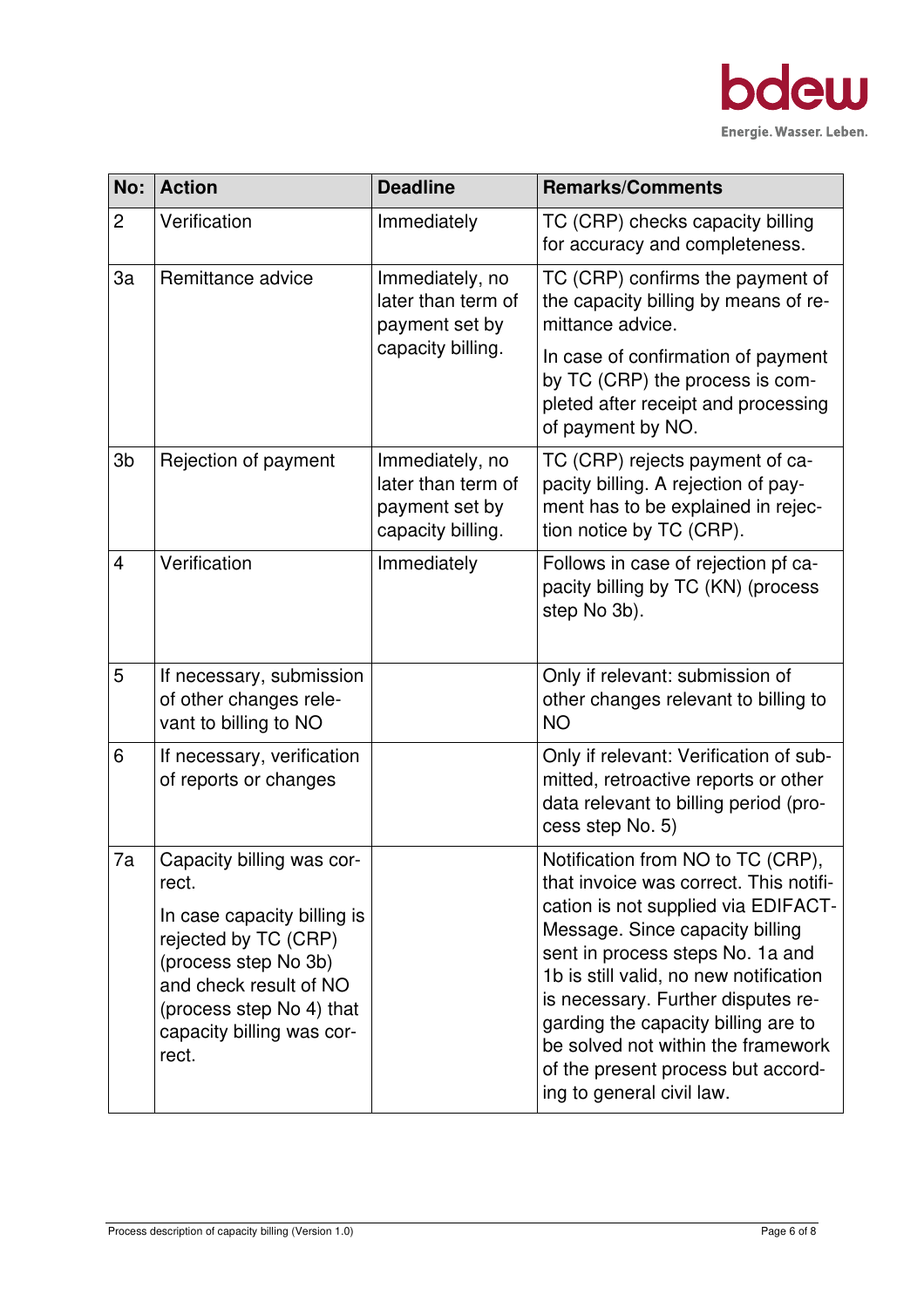

| No: | <b>Action</b>                                                                                                                                                                                                                                                                                                                                                                                                                                               | <b>Deadline</b>                                        | <b>Remarks/Comments</b>                                                                                                                                                                                                                                                                                                                                                                                                                                                                                                                                                           |
|-----|-------------------------------------------------------------------------------------------------------------------------------------------------------------------------------------------------------------------------------------------------------------------------------------------------------------------------------------------------------------------------------------------------------------------------------------------------------------|--------------------------------------------------------|-----------------------------------------------------------------------------------------------------------------------------------------------------------------------------------------------------------------------------------------------------------------------------------------------------------------------------------------------------------------------------------------------------------------------------------------------------------------------------------------------------------------------------------------------------------------------------------|
| 7b  | Capacity billing was in-<br>correct. In case of rejec-<br>tion of capacity billing by<br>TC (CRP) (process step<br>No 3 regarding rejection<br>of payment) and check<br>result of NO (process<br>step No 4) that original<br>capacity billing was in-<br>correct and/or b) in case<br>of subsequent relevant<br>changes (process steps<br>No 5 to 8): Transmission<br>of cancellation invoice<br>by NO to TC (CRP) as<br>well as new capacity bill-<br>ing. | Immediately                                            | Since capacity billing transmitted in<br>process step 1 is invalid it has to be<br>cancelled and a new invoice has to<br>be dispatched. Same requirements<br>as in process steps No 1a and 1b<br>are applicable.                                                                                                                                                                                                                                                                                                                                                                  |
| 8   | Verification                                                                                                                                                                                                                                                                                                                                                                                                                                                | Immediately                                            | Only in case of new capacity billing<br>(process step No 7b): Verification<br>of new capacity billing as in pro-<br>cess step 2. Further process steps<br>as in No 3a/b ff.                                                                                                                                                                                                                                                                                                                                                                                                       |
| 9   | <b>Remittance Advice</b>                                                                                                                                                                                                                                                                                                                                                                                                                                    | No later than ca-<br>pacity billing term<br>of payment | TC (CRP) confirms payment of<br>original resp. adjusted capacity bill-<br>ing by means of remittance advice<br>and initiates payment. In case of<br>confirmation of payment by TC<br>(CRP) the process is completed af-<br>ter receipt and processing of pay-<br>ment by NO. Any remaining or un-<br>substantiated rejection of payment<br>after verification by TC (CRP) is not<br>discussed here further.<br>Further disputes regarding the ca-<br>pacity billing are to be solved not<br>within the framework of the present<br>process but according to general<br>civil law. |